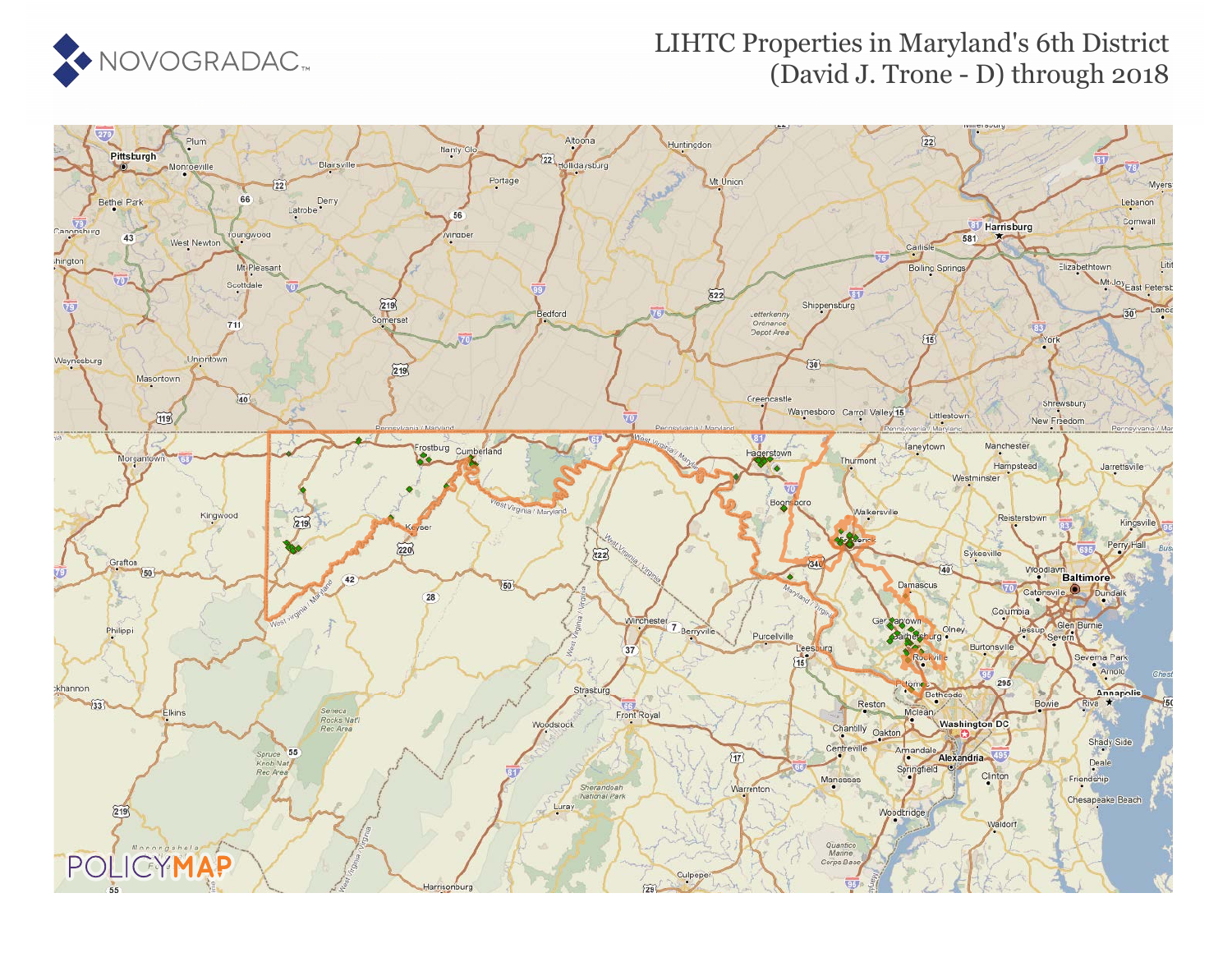| <b>Project Name</b>                          | <b>Address</b>                      | <b>City</b>                                       | <b>State</b>           | <b>Zip Code</b> | Nonprofit<br><b>Sponsor</b> | <b>Allocation</b><br><b>Year</b>            | <b>Annual</b><br><b>Allocated</b><br><b>Amount</b> | <b>Year Placed</b><br>in Service | <b>Construction Type</b> | <b>Total</b><br><b>Units</b> | Low<br><b>Income</b><br><b>Units</b> | <b>Rent or</b><br><b>Income</b><br>Ceiling | <b>Credit</b><br>Percentage           | Tax-<br><b>Exempt</b><br><b>Bond</b> | <b>HUD Multi-</b><br>Family<br><b>Financing/Rental</b><br><b>Assistance</b> |
|----------------------------------------------|-------------------------------------|---------------------------------------------------|------------------------|-----------------|-----------------------------|---------------------------------------------|----------------------------------------------------|----------------------------------|--------------------------|------------------------------|--------------------------------------|--------------------------------------------|---------------------------------------|--------------------------------------|-----------------------------------------------------------------------------|
| CORRIGAN SQUARE                              |                                     | $8515$ SNOUFFER GAITHERSBURG $\quad$ MD SCHOOL RD |                        | 20879           |                             | Insufficient<br>Data                        | $\$0$                                              | Insufficient<br>Data             | Not Indicated            | 106                          | $\bf{0}$                             |                                            | Not<br>Indicated                      |                                      |                                                                             |
| <b>LIBERTY SQUARE LP</b>                     | 10 LIBERTY SQ OAKLAND               |                                                   | MD                     | 21550           |                             | Insufficient<br>Data                        | $\$0$                                              | Insufficient<br>Data             | Not Indicated            | 29                           | $\bf{0}$                             |                                            | Not<br>Indicated                      |                                      |                                                                             |
| MHLP X                                       | 21121 FUTURA<br><b>CT</b>           | <b>GERMANTOWN</b>                                 | MD                     | 20876           |                             | Insufficient<br>Data                        | $\$0$                                              | Insufficient<br>Data             | Not Indicated            | 70                           | $\bf{0}$                             |                                            | Not<br>Indicated                      |                                      |                                                                             |
| MT VILLAGE WEST<br><b>LDT PARTNERSHIP</b>    | 175 PYSELL RD MC HENRY              |                                                   | $\mathbf{M}\mathbf{D}$ | 21541           |                             | $\label{lem:optimal} In sufficient$<br>Data | $\$0$                                              | Insufficient<br>Data             | Not Indicated            | 29                           | $\bf{0}$                             |                                            | Not<br>Indicated                      |                                      |                                                                             |
| <b>CUMBERLAND ARMS</b>                       | 10 N LIBERTY<br><b>STREET</b>       | <b>CUMBERLAND</b>                                 | MD                     | 21502           | No                          | Insufficient<br>Data                        | \$344,188                                          | Insufficient<br>Data             | Acquisition and Rehab 69 |                              | 69                                   | 60% AMGI                                   | $30\,\%$ present $\,$ Yes value       |                                      |                                                                             |
| <b>EAST FRANKLIN</b><br><b>STREET APTS</b>   | <b>ST</b>                           | $201\,\mathrm{E}\,\mathrm{FRANKLIN}$ HAGERSTOWN   | MD                     | 21740           |                             | 1987                                        | \$0                                                | 1987                             | Not Indicated            | 8                            | $6\phantom{.0}$                      |                                            | Not<br>Indicated                      | No                                   |                                                                             |
| PUMPKINSEED COURT                            |                                     | 12711 PUMPKIN $$\sf{GERMANTOWN}$$                 | MD                     | 20874           |                             | 1987                                        | \$0                                                | 1987                             | Not Indicated            | $\mathbf{1}$                 | $\mathbf{1}$                         |                                            | Not<br>Indicated                      | No                                   |                                                                             |
| <b>HARTLEY HALL</b><br><b>SENIOR HOUSING</b> | 179 W ALL<br><b>SAINTS ST</b>       | <b>FREDERICK</b>                                  | $\mathbf{M}\mathbf{D}$ | 21701           |                             | 1987                                        | \$0                                                | 1987                             | Not Indicated            | $\boldsymbol{2}$             | $\mathbf{2}$                         |                                            | Not<br>Indicated                      | No                                   |                                                                             |
| <b>CANNON STREET</b>                         | <b>11 W ALL</b><br><b>SAINTS ST</b> | <b>FREDERICK</b>                                  | MD                     | 21701           |                             | 1988                                        | \$0                                                | 1988                             | Not Indicated            | $\overline{4}$               | $\overline{4}$                       |                                            | Not<br>Indicated                      | No                                   |                                                                             |
| <b>SOUTH FREDERICK</b><br><b>APTS</b>        | 240 W S ST                          | <b>FREDERICK</b>                                  | MD                     | 21701           |                             | 1987                                        | \$0                                                | 1988                             | Not Indicated            | 6                            | 6                                    |                                            | Not<br>Indicated                      | No                                   |                                                                             |
| <b>NORTH</b><br>CONOCHEAUGE                  | 5 N<br>UE ST                        | CONOCOCHEAG WILLIAMSPORT MD                       |                        | 21795           |                             | 1988                                        | \$0                                                | 1988                             | Not Indicated            | $\overline{4}$               | $\boldsymbol{3}$                     |                                            | Not<br>Indicated                      | No                                   |                                                                             |
| <b>FREDERICK</b><br><b>PROPERTIES</b>        | 207 PHEBUS<br>AVE                   | <b>FREDERICK</b>                                  | $\mathbf{M}\mathbf{D}$ | 21701           |                             | 1988                                        | $\$0$                                              | 1988                             | Not Indicated            | $\mathbf{2}$                 | $\boldsymbol{2}$                     |                                            | Not<br>Indicated                      | No                                   |                                                                             |
| GUT N GO                                     | 306 W S ST                          | <b>FREDERICK</b>                                  | MD                     | 21701           |                             | 1989                                        | \$0                                                | 1989                             | Not Indicated            | $\mathbf{1}$                 | $\mathbf{1}$                         |                                            | $\operatorname{\bf Not}$<br>Indicated | No                                   |                                                                             |

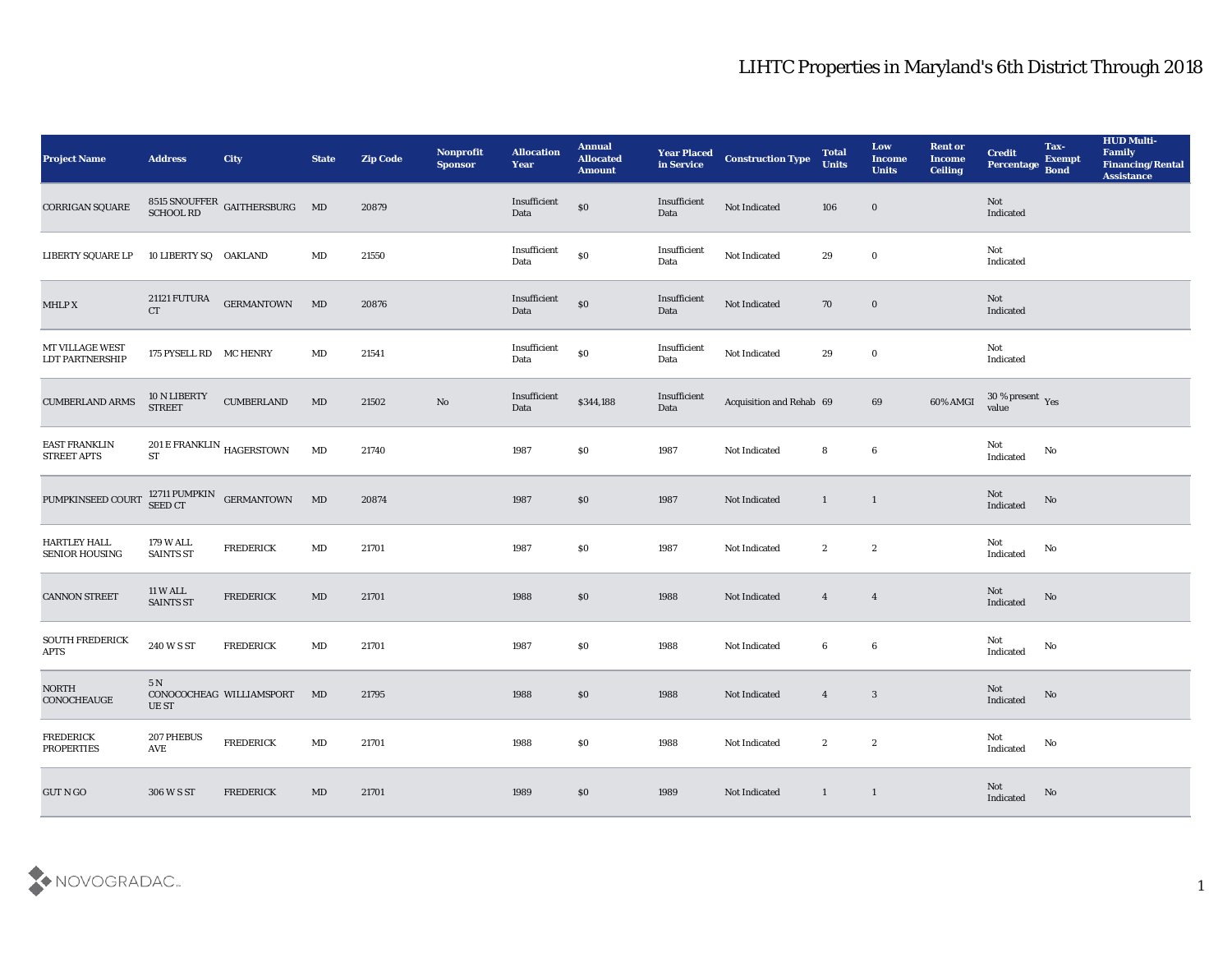| <b>Project Name</b>                                        | <b>Address</b>                      | <b>City</b>                                   | <b>State</b>           | <b>Zip Code</b> | Nonprofit<br><b>Sponsor</b> | <b>Allocation</b><br><b>Year</b> | <b>Annual</b><br><b>Allocated</b><br><b>Amount</b> |      | <b>Year Placed Construction Type</b><br>in Service <b>Construction</b> Type | <b>Total</b><br><b>Units</b> | Low<br><b>Income</b><br><b>Units</b> | <b>Rent or</b><br><b>Income</b><br><b>Ceiling</b> | <b>Credit</b><br>Percentage           | Tax-<br><b>Exempt</b><br><b>Bond</b> | <b>HUD Multi-</b><br>Family<br><b>Financing/Rental</b><br><b>Assistance</b> |
|------------------------------------------------------------|-------------------------------------|-----------------------------------------------|------------------------|-----------------|-----------------------------|----------------------------------|----------------------------------------------------|------|-----------------------------------------------------------------------------|------------------------------|--------------------------------------|---------------------------------------------------|---------------------------------------|--------------------------------------|-----------------------------------------------------------------------------|
| <b>LONG'S CORNER</b>                                       | 88 E S ST                           | <b>FREDERICK</b>                              | MD                     | 21701           |                             | 1988                             | \$0                                                | 1989 | Not Indicated                                                               | $\boldsymbol{2}$             | $\boldsymbol{2}$                     |                                                   | Not<br>Indicated                      | No                                   |                                                                             |
| <b>VALLEY VIEW APTS</b>                                    | 81 W<br>MECHANIC ST                 | FROSTBURG                                     | MD                     | 21532           |                             | 1989                             | \$0                                                | 1989 | Not Indicated                                                               | 30                           | 30                                   |                                                   | $\operatorname{\bf Not}$<br>Indicated | No                                   |                                                                             |
| <b>MOUNTAIN VIEW</b>                                       | 999 ORCHARD<br>MANOR DR             | <b>BOONSBORO</b>                              | $\mathbf{M}\mathbf{D}$ | 21713           |                             | 1990                             | \$0                                                | 1990 | Not Indicated                                                               | 28                           | 28                                   |                                                   | Not<br>Indicated                      | No                                   |                                                                             |
| <b>WESTERLEIGH APTS</b>                                    | 412 W S ST                          | <b>FREDERICK</b>                              | MD                     | 21701           |                             | 1988                             | $\$0$                                              | 1990 | Not Indicated                                                               | 28                           | 28                                   |                                                   | Not<br>Indicated                      | No                                   |                                                                             |
| UNDERWOOD SOUTH 201 E MASON ST OAKLAND                     |                                     |                                               | MD                     | 21550           |                             | 1990                             | \$0                                                | 1991 | Not Indicated                                                               | 32                           | 31                                   |                                                   | Not<br>Indicated                      | No                                   |                                                                             |
| <b>LANA LU APTS</b>                                        | 40 MAIN ST                          | LONACONING                                    | MD                     | 21539           |                             | 1991                             | \$0                                                | 1992 | Not Indicated                                                               | 30                           | 30                                   |                                                   | Not<br>Indicated                      | No                                   |                                                                             |
| HAMMOND HEIGHTS $421$ HAMMOND WESTERNPORT<br><b>APTS</b>   | <b>ST</b>                           |                                               | MD                     | 21562           |                             | 1991                             | \$0                                                | 1993 | Not Indicated                                                               | 35                           | 35                                   |                                                   | Not<br>Indicated                      | No                                   |                                                                             |
| <b>MEADOW VIEW APTS</b>                                    | 175<br>MEADOWVIEW GRANTSVILLE<br>DR |                                               | MD                     | 21536           |                             | 1991                             | $\$0$                                              | 1993 | Not Indicated                                                               | 36                           | 36                                   |                                                   | Not<br>Indicated                      | No                                   |                                                                             |
| NORTH POTOMAC<br><b>STREET</b>                             | ${\cal S}{\cal T}$                  | $35\,\mathrm{N}\,\mathrm{POTOMAC}$ HAGERSTOWN | MD                     | 21740           |                             | 1992                             | \$0                                                | 1993 | Not Indicated                                                               | $\overline{4}$               | $\overline{4}$                       |                                                   | Not<br>Indicated                      | No                                   |                                                                             |
| PARKWOOD VILLAGE 108 DECATUR<br><b>EAST</b>                | $\operatorname{ST}$                 | <b>OAKLAND</b>                                | MD                     | 21550           |                             | 1991                             | \$0                                                | 1993 | Not Indicated                                                               | 32                           | 31                                   | 50% AMGI                                          | Not<br>Indicated                      | No                                   |                                                                             |
| FRIENDSHIP HEIGHTS $^{703\, \rm MORRIS}_{\rm AVE}$         |                                     | <b>FRIENDSVILLE</b>                           | MD                     | 21531           |                             | 1992                             | \$0                                                | 1994 | Not Indicated                                                               | 24                           | 24                                   |                                                   | Not<br>Indicated                      | No                                   |                                                                             |
| OAKWOOD EAST                                               | $110\,\mathrm{A}\,\mathrm{ST}$      | <b>OAKLAND</b>                                | $\mathbf{M}\mathbf{D}$ | 21550           | Yes                         | 1993                             | $\$0$                                              | 1994 | Not Indicated                                                               | $32\,$                       | 31                                   | 60% AMGI                                          | Not<br>Indicated                      | No                                   |                                                                             |
| WEST BETHEL STREET 134 BETHEL ST HAGERSTOWN<br><b>APTS</b> |                                     |                                               | MD                     | 21740           |                             | 1993                             | \$0                                                | 1994 | Not Indicated                                                               | 9                            | $\sqrt{5}$                           |                                                   | $\rm Not$ Indicated                   | $\rm\thinspace No$                   |                                                                             |

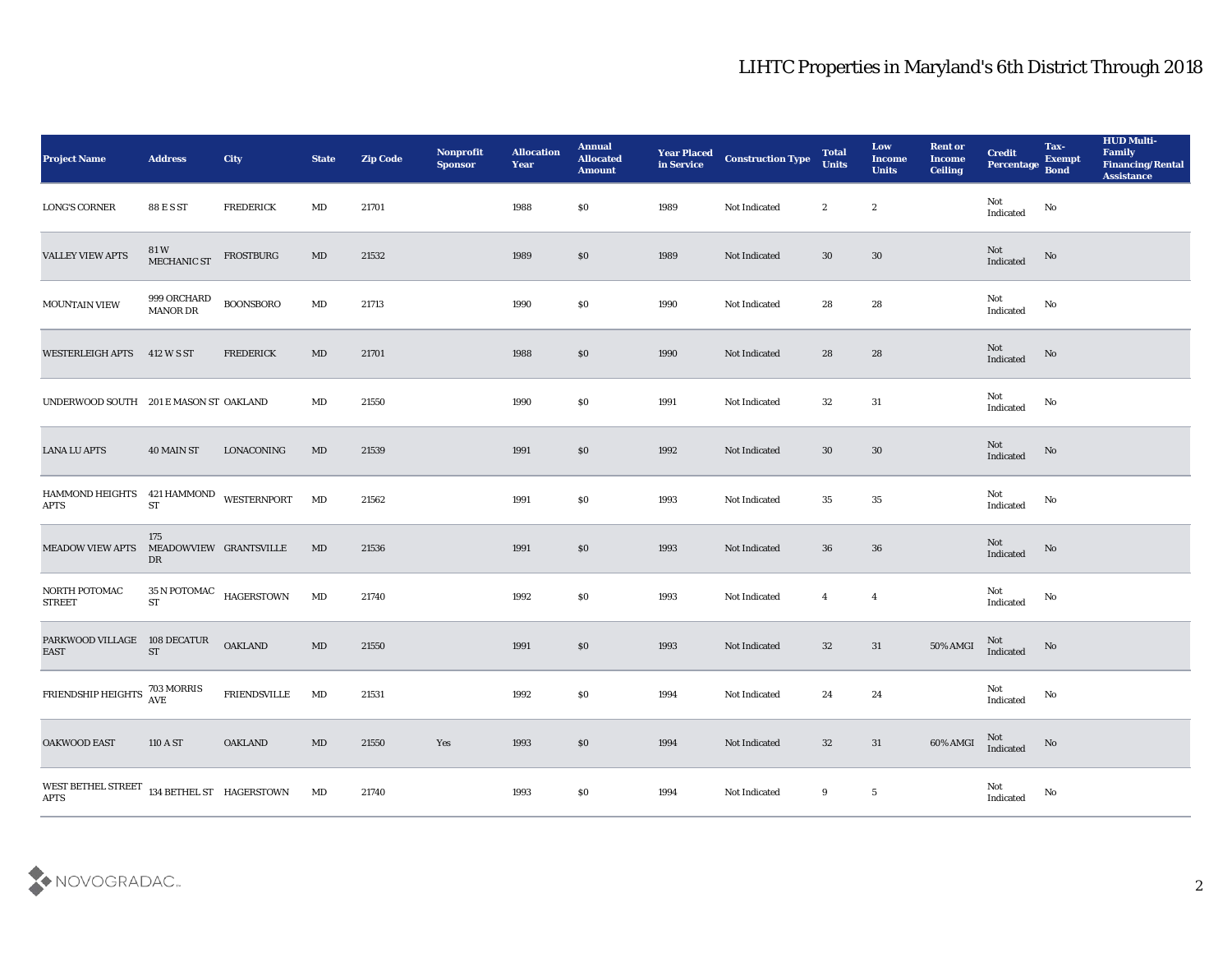| <b>Project Name</b>                                        | <b>Address</b>                                                     | <b>City</b>       | <b>State</b>           | <b>Zip Code</b> | Nonprofit<br><b>Sponsor</b> | <b>Allocation</b><br><b>Year</b> | <b>Annual</b><br><b>Allocated</b><br><b>Amount</b> | <b>Year Placed</b><br>in Service | <b>Construction Type</b>  | <b>Total</b><br><b>Units</b> | Low<br><b>Income</b><br><b>Units</b> | <b>Rent or</b><br><b>Income</b><br><b>Ceiling</b> | <b>Credit</b><br>Percentage                                                         | Tax-<br><b>Exempt</b><br><b>Bond</b> | <b>HUD Multi-</b><br>Family<br><b>Financing/Rental</b><br><b>Assistance</b> |
|------------------------------------------------------------|--------------------------------------------------------------------|-------------------|------------------------|-----------------|-----------------------------|----------------------------------|----------------------------------------------------|----------------------------------|---------------------------|------------------------------|--------------------------------------|---------------------------------------------------|-------------------------------------------------------------------------------------|--------------------------------------|-----------------------------------------------------------------------------|
| <b>COUNTRY VILLAGE</b><br><b>APTS</b>                      | 2 ORCHARD<br>MANOR DR                                              | <b>BOONSBORO</b>  | $\rm MD$               | 21713           | $\mathbf{N}\mathbf{o}$      | 1994                             | $\$0$                                              | 1995                             | Acquisition and Rehab 32  |                              | 32                                   | 60% AMGI                                          | <b>Both 30%</b><br>and 70%<br>present value                                         | No                                   |                                                                             |
| <b>COUNTRY HILL APTS</b>                                   | 1000 HEATHER<br><b>RIDGE DR</b>                                    | <b>FREDERICK</b>  | MD                     | 21702           | No                          | 1993                             | $\$0$                                              | 1995                             | Acquisition and Rehab 108 |                              | 108                                  | 60% AMGI                                          | <b>Both 30%</b><br>and 70%<br>present value                                         | No                                   |                                                                             |
| <b>CREEKSIDE AT</b><br><b>TASKER'S CHANCE</b>              | 100 BURGESS<br><b>HILL WAY</b>                                     | <b>FREDERICK</b>  | MD                     | 21702           | No                          | 1994                             | \$0\$                                              | 1995                             | <b>New Construction</b>   | 120                          | 119                                  | 60% AMGI                                          | 70 % present No<br>value                                                            |                                      |                                                                             |
| <b>MONTGOMERY</b><br><b>HOMES VII</b>                      | 20252 RED<br><b>BUCKEYE CT</b>                                     | <b>GERMANTOWN</b> | MD                     | 20876           | Yes                         | 1993                             | \$0\$                                              | 1995                             | <b>New Construction</b>   | 35                           | 35                                   |                                                   | $70\,\%$ present $\,$ No value                                                      |                                      |                                                                             |
| <b>WASHINGTON RIDGE</b>                                    | $202\ \rm{W}\, \rm{VILLAGE}$ $_{\rm FROSTBURG}$ $_{\rm FROSTBURG}$ |                   | $\rm MD$               | 21532           | Yes                         | 1994                             | \$0\$                                              | 1995                             | <b>New Construction</b>   | 28                           | 28                                   | 60% AMGI                                          | $30\,\%$ present $\,$ No value                                                      |                                      |                                                                             |
| <b>WEINBERG HOUSE</b>                                      | <b>BROADWAY ST FREDERICK</b>                                       |                   | MD                     |                 | Yes                         | 1993                             | $\$0$                                              | 1995                             | Acquisition and Rehab 24  |                              | 24                                   | 60% AMGI                                          | $\begin{array}{c} 70\text{ %} \text{present} \\ \text{value} \end{array} \text{No}$ |                                      |                                                                             |
| ORCHARD MEWS APTS 16116 ORCHARD CUMBERLAND<br>(CUMBERLAND) | <b>MEWS DR</b>                                                     |                   | $\rm MD$               | 21502           |                             | 1994                             | \$0\$                                              | 1995                             | Not Indicated             | 32                           | $32\,$                               | 60% AMGI                                          | Not<br>Indicated                                                                    |                                      |                                                                             |
| <b>GLADES WEST</b>                                         | 100 GLADE SQ                                                       | <b>OAKLAND</b>    | MD                     | 21550           | No                          | 1995                             | \$0\$                                              | 1996                             | <b>New Construction</b>   | 31                           | 31                                   | 60% AMGI                                          | 70 % present $\,$ No $\,$<br>value                                                  |                                      |                                                                             |
| <b>MONTGOMERY</b><br><b>HOMES VIII</b>                     | 10146 REPRISE<br>DR                                                | <b>ROCKVILLE</b>  | $\mathbf{M}\mathbf{D}$ | 20850           | Yes                         | 1994                             | \$0\$                                              | 1996                             | <b>New Construction</b>   | 49                           | 49                                   |                                                   | $70\,\%$ present $\,$ No value                                                      |                                      |                                                                             |
| YOUGH WEST                                                 | 400 GLADE SQ OAKLAND                                               |                   | MD                     | 21550           | No                          | 1995                             | \$0\$                                              | 1996                             | <b>New Construction</b>   | 31                           | 31                                   | 60% AMGI                                          | $\begin{array}{c} 70\text{ %} \text{present} \\ \text{value} \end{array} \text{No}$ |                                      |                                                                             |
| BALTIMORE AVENUE 205 BALTIMORE CUMBERLAND<br><b>APTS</b>   | AVE                                                                |                   | $\rm MD$               | 21502           | Yes                         | 1995                             | $\$0$                                              | 1997                             | Acquisition and Rehab 41  |                              | 41                                   | 60% AMGI                                          | 70 % present No<br>value                                                            |                                      |                                                                             |
| <b>OVERLOOK NORTH</b>                                      | 100 VISTA SQ                                                       | <b>OAKLAND</b>    | $\mathbf{M}\mathbf{D}$ | 21550           | $\mathbf{Yes}$              | 1997                             | $\$0$                                              | 1999                             | New Construction          | 60                           | ${\bf 59}$                           | 50% AMGI                                          | $70\,\%$ present $\,$ No value                                                      |                                      |                                                                             |
| <b>SHADY GROVE APTS</b>                                    | 16125 CRABBS<br><b>BRANCH WAY</b>                                  | <b>ROCKVILLE</b>  | $\mathbf{M}\mathbf{D}$ | 20855           | $\mathbf{Yes}$              | 1999                             | \$0\$                                              | 1999                             | Acquisition and Rehab 144 |                              | 144                                  | 60% AMGI                                          | $30\,\%$ present $\,$ Yes value                                                     |                                      |                                                                             |

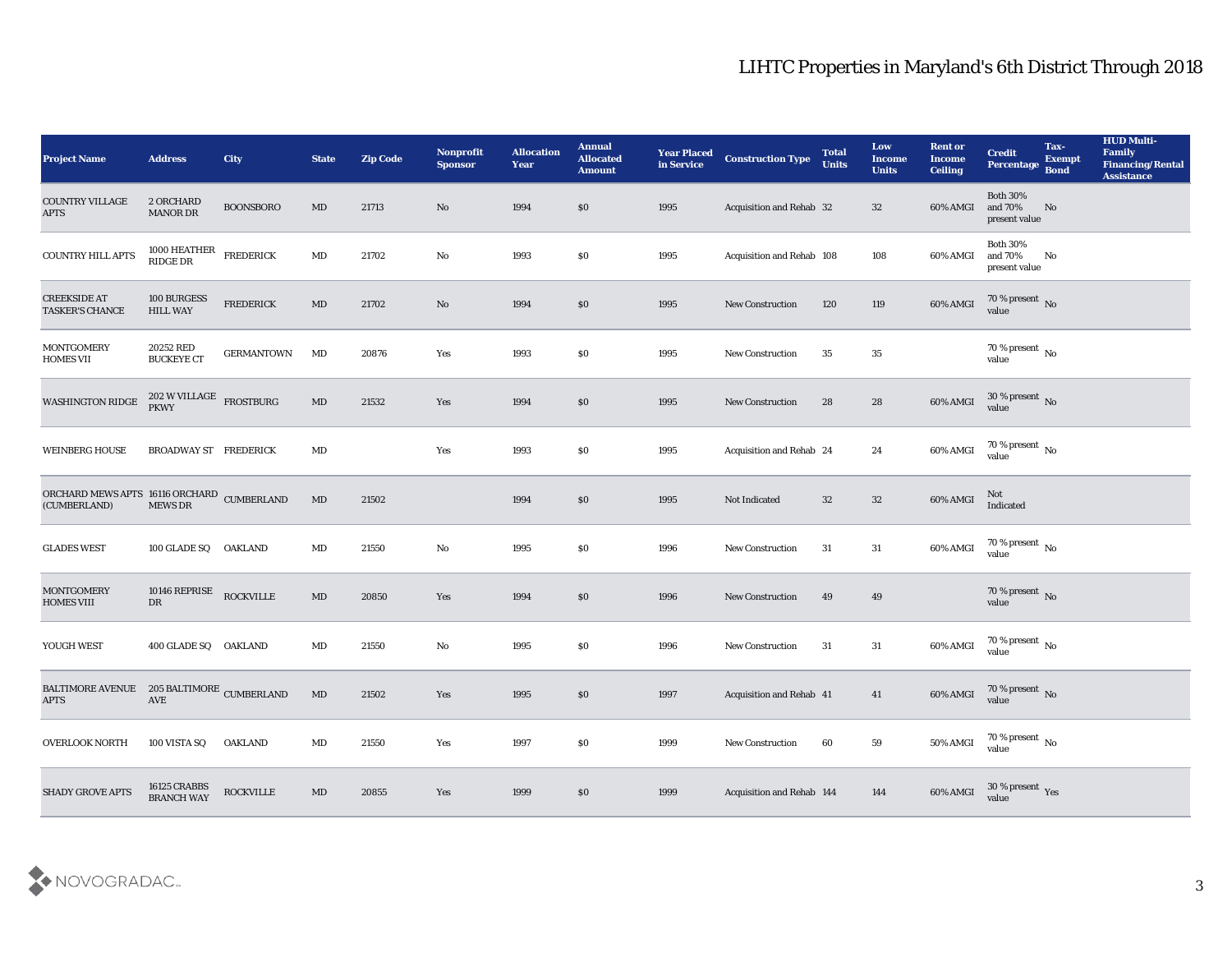| <b>Project Name</b>                                 | <b>Address</b>                                 | <b>City</b>                                                      | <b>State</b>           | <b>Zip Code</b> | <b>Nonprofit</b><br><b>Sponsor</b> | <b>Allocation</b><br><b>Year</b> | <b>Annual</b><br><b>Allocated</b><br><b>Amount</b> | <b>Year Placed</b><br>in Service | <b>Construction Type</b>  | <b>Total</b><br><b>Units</b> | Low<br><b>Income</b><br><b>Units</b> | <b>Rent or</b><br><b>Income</b><br><b>Ceiling</b> | <b>Credit</b><br>Percentage                | Tax-<br><b>Exempt</b><br><b>Bond</b> | <b>HUD Multi-</b><br>Family<br><b>Financing/Rental</b><br><b>Assistance</b> |
|-----------------------------------------------------|------------------------------------------------|------------------------------------------------------------------|------------------------|-----------------|------------------------------------|----------------------------------|----------------------------------------------------|----------------------------------|---------------------------|------------------------------|--------------------------------------|---------------------------------------------------|--------------------------------------------|--------------------------------------|-----------------------------------------------------------------------------|
| THE WILLOWS                                         |                                                | $407\,\mathrm{W}$ $$\rm \,GATHERSBURG$$ $$\rm \,MD$$ DIAMOND AVE |                        | 20877           |                                    | 1998                             | $\$0$                                              | 1999                             | Not Indicated             | 195                          | 195                                  |                                                   | Not<br>$\operatorname{Indicated}$          |                                      |                                                                             |
| CHURCHILL SENIOR                                    | 21000 FATHER<br>HURLEY BLVD                    | GERMANTOWN MD                                                    |                        | 20874           | No                                 | 2000                             | $\$0$                                              | 2001                             | <b>New Construction</b>   | 121                          | 121                                  | 60% AMGI                                          | $30\,\%$ present $\,$ Yes value            |                                      |                                                                             |
| THE FIELDS OF<br><b>SUBURBAN PARK</b>               |                                                | 11 SCHOOL DR GAITHERSBURG                                        | MD                     | 20878           | No                                 | 1999                             | \$0\$                                              | 2001                             | Acquisition and Rehab 168 |                              | 168                                  | 60% AMGI                                          | $30\,\%$ present $\,$ Yes value            |                                      |                                                                             |
| STEWARTOWN APTS                                     | 9310 MERUST<br>LN                              | GAITHERSBURG MD                                                  |                        | 20879           |                                    | 2000                             | \$0\$                                              | 2001                             | Not Indicated             | 94                           | 94                                   |                                                   | Not<br>Indicated                           |                                      |                                                                             |
| <b>FRANCIS SCOTT KEY</b><br><b>APTS</b>             | <b>31 W PATRICK</b><br>ST                      | <b>FREDERICK</b>                                                 | MD                     | 21701           | $\mathbf{N}\mathbf{o}$             | 2001                             | $\$0$                                              | 2002                             | Acquisition and Rehab 46  |                              | 26                                   | 60% AMGI                                          | $30\,\%$ present $\,\mathrm{Yes}$<br>value |                                      |                                                                             |
| HAGERSTOWN/ROBIN 20014<br><b>WOOD SENIOR I</b>      |                                                | ROSEBANK WAY HAGERSTOWN                                          | MD                     | 21742           | Yes                                | 2000                             | $\$0$                                              | 2002                             | <b>New Construction</b>   | 64                           | 64                                   | 60% AMGI                                          | $70\,\%$ present $\,$ No value             |                                      |                                                                             |
| OAKS AT OLDE TOWNE 7 CHESTNUT ST GAITHERSBURG       |                                                |                                                                  | MD                     | 20877           |                                    | 2000                             | $\$0$                                              | 2002                             | Not Indicated             | 72                           | 71                                   |                                                   | Not<br>Indicated                           |                                      |                                                                             |
| <b>PARKLANE APTS</b>                                | 7900<br><b>SPICEBERRY</b><br><b>CIR</b>        | GAITHERSBURG                                                     | MD                     | 20877           | No                                 | 2001                             | \$0                                                | 2002                             | Acquisition and Rehab 137 |                              | 128                                  | 60% AMGI                                          | $30\,\%$ present $\,$ Yes value            |                                      |                                                                             |
| WATERS LANDING II                                   |                                                | $12900$ FALLING $\quad$ GERMANTOWN WATER CIR $\quad$             | MD                     | 20874           |                                    | 2000                             | \$0\$                                              | 2002                             | Not Indicated             | 143                          | 143                                  |                                                   | Not<br>Indicated                           |                                      |                                                                             |
| <b>CASSEL RIDGE EAST</b>                            | 100 CASSEL<br>RIDGE DR                         | <b>GRANTSVILLE</b>                                               | MD                     | 21536           | Yes                                | 2001                             | $\$0$                                              | 2003                             | <b>New Construction</b>   | 36                           | 36                                   | 60% AMGI                                          | $70\,\%$ present $\,$ No value             |                                      |                                                                             |
| GATEWAY CROSSING I 908 MAIN AVE HAGERSTOWN          |                                                |                                                                  | MD                     | 21740           | No                                 | 2002                             | \$0                                                | 2003                             | <b>New Construction</b>   | 83                           | 83                                   | 60% AMGI                                          | 70 % present $\,$ No $\,$<br>value         |                                      |                                                                             |
| <b>GARDENS OF</b><br>TRAVILLE SENIOR<br><b>APTS</b> | 14431 TRAVILLE $\,$ ROCKVILLE $\,$ GARDENS CIR |                                                                  | $\mathbf{M}\mathbf{D}$ | 20850           | $\mathbf {No}$                     | 2002                             | \$0                                                | 2004                             | New Construction          | 230                          | 187                                  | 60% AMGI                                          | $30\,\%$ present $\,\mathrm{Yes}$ value    |                                      |                                                                             |
| HAGERSTOWN/ROBIN 20014<br>WOOD SENIOR II            |                                                | ROSEBANK WAY HAGERSTOWN                                          | MD                     | 21742           | $\mathbf {No}$                     | 2002                             | \$0                                                | 2004                             | <b>New Construction</b>   | 56                           | 56                                   | 60% AMGI                                          | 70 % present No<br>value                   |                                      |                                                                             |

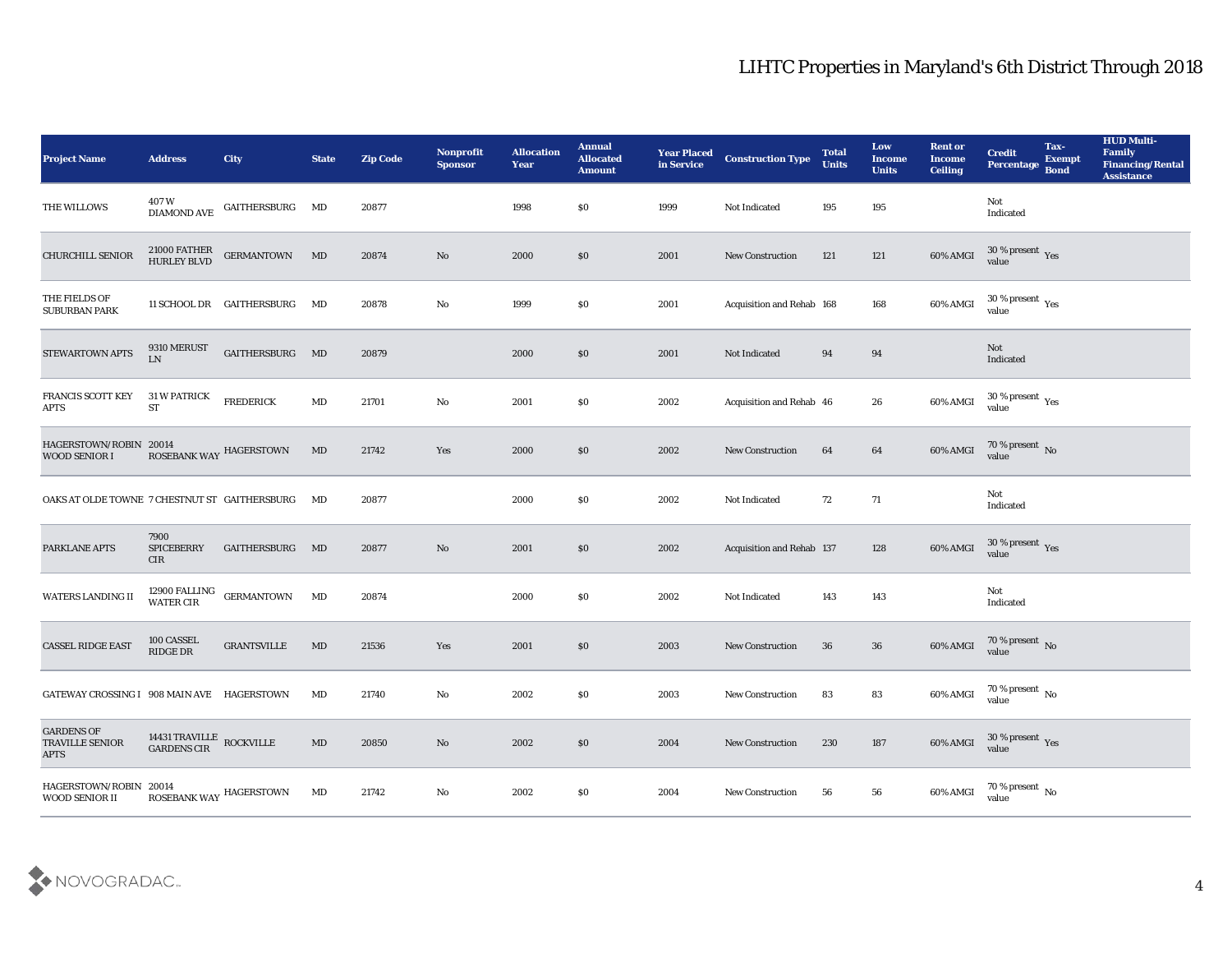| <b>Project Name</b>                             | <b>Address</b>                         | <b>City</b>                                                                                    | <b>State</b>           | <b>Zip Code</b> | <b>Nonprofit</b><br><b>Sponsor</b> | <b>Allocation</b><br><b>Year</b> | <b>Annual</b><br><b>Allocated</b><br><b>Amount</b> | <b>Year Placed</b><br>in Service | <b>Construction Type</b>  | <b>Total</b><br><b>Units</b> | Low<br><b>Income</b><br><b>Units</b> | <b>Rent or</b><br><b>Income</b><br><b>Ceiling</b> | <b>Credit</b><br>Percentage     | Tax-<br><b>Exempt</b><br><b>Bond</b> | <b>HUD Multi-</b><br>Family<br><b>Financing/Rental</b><br><b>Assistance</b> |
|-------------------------------------------------|----------------------------------------|------------------------------------------------------------------------------------------------|------------------------|-----------------|------------------------------------|----------------------------------|----------------------------------------------------|----------------------------------|---------------------------|------------------------------|--------------------------------------|---------------------------------------------------|---------------------------------|--------------------------------------|-----------------------------------------------------------------------------|
| <b>VICTORY TERRACE</b><br><b>APTS</b>           | 9440<br>NEWBRIDGE DR POTOMAC           |                                                                                                | MD                     | 20854           | No                                 | 2002                             | \$0                                                | 2004                             | <b>New Construction</b>   | 72                           | 58                                   | 60% AMGI                                          | $30\,\%$ present $\,$ Yes value |                                      |                                                                             |
| GATEWAY CROSSING II 929 ROSS ST                 |                                        | HAGERSTOWN                                                                                     | MD                     | 21740           |                                    | 2003                             | $\$0$                                              | 2005                             | Not Indicated             | 45                           | 45                                   |                                                   | Not<br>Indicated                |                                      |                                                                             |
| GATEWAY CROSSING<br>$\rm III$                   | 25 ELGIN BLVD HAGERSTOWN               |                                                                                                | MD                     | 21740           |                                    | 2004                             | \$0                                                | 2005                             | Not Indicated             | 77                           | 77                                   |                                                   | Not<br>Indicated                |                                      |                                                                             |
| THE CASCADES                                    | 701 E FOURTH<br><b>ST</b>              | <b>CUMBERLAND</b>                                                                              | $\mathbf{M}\mathbf{D}$ | 21502           | $\rm\thinspace No$                 | 2003                             | \$0\$                                              | 2005                             | <b>New Construction</b>   | 71                           | 71                                   | 60% AMGI                                          | $70\,\%$ present $\,$ No value  |                                      |                                                                             |
| <b>WILLOW MANOR AT</b><br><b>CLOPPER'S MILL</b> | 18003 MATENY<br>$\mathbf{R}\mathbf{D}$ | <b>GERMANTOWN</b>                                                                              | MD                     | 20874           | No                                 | 2004                             | \$0                                                | 2005                             | <b>New Construction</b>   | 102                          | 81                                   |                                                   | $30\,\%$ present $\,$ Yes value |                                      |                                                                             |
| <b>AIRPARK APTS</b>                             |                                        | $8511$ SNOUFFER GAITHERSBURG $\quad$ MD SCHOOL RD                                              |                        | 20879           | No                                 | 2003                             | \$0\$                                              | 2006                             | <b>New Construction</b>   | 106                          | 106                                  |                                                   | $30\,\%$ present $\,$ Yes value |                                      |                                                                             |
| <b>GATEWAY CROSSING</b><br>IV                   | 155<br>DR                              | MERRBAUGH HAGERSTOWN                                                                           | MD                     | 21740           | No                                 | 2004                             | \$0                                                | 2006                             | <b>New Construction</b>   | 85                           | 85                                   | 60% AMGI                                          | $70\,\%$ present $\,$ No value  |                                      |                                                                             |
| <b>PYSELL RIDGE</b>                             | 255 PYSELL RD MC HENRY                 |                                                                                                | MD                     | 21541           | Yes                                | 2005                             | \$0                                                | 2006                             | <b>New Construction</b>   | 30                           | 30                                   | 60% AMGI                                          | $70\,\%$ present $_{\rm No}$    |                                      |                                                                             |
| WASHINGTON GARDEN 850 SECURITY                  |                                        | <b>HAGERSTOWN</b>                                                                              | MD                     | 21742           | No                                 | 2005                             | \$0                                                | 2006                             | Acquisition and Rehab 100 |                              | 100                                  | 60% AMGI                                          | $30\,\%$ present $\,$ Yes value |                                      |                                                                             |
| <b>COVENANT VILLAGE</b>                         |                                        | $\begin{array}{cc} 18909\text{ WARING} & \text{GERMANTOWN} \\ \text{STATION RD} & \end{array}$ | MD                     | 20874           | No                                 | 2006                             | $\$0$                                              | 2007                             | <b>New Construction</b>   | 89                           | 74                                   | 60% AMGI                                          | $30\,\%$ present $\,$ Yes value |                                      |                                                                             |
| HILLCREST COMMONS TER FREDERICK                 |                                        |                                                                                                | $\mathbf{M}\mathbf{D}$ | 21703           | No                                 | 2005                             | \$0                                                | 2007                             | <b>New Construction</b>   | 60                           | 60                                   | 60% AMGI                                          | $70\,\%$ present $\,$ No value  |                                      |                                                                             |
| <b>VILLAGE VIEW APTS</b>                        | 295 PYSELL RD MC HENRY                 |                                                                                                | MD                     | 21541           |                                    | 2006                             | $\$0$                                              | 2007                             | Not Indicated             | 28                           | ${\bf 28}$                           |                                                   | Not<br>Indicated                |                                      |                                                                             |
| <b>BRUNSWICK HOUSE</b><br><b>APTS</b>           | 1100 PEACH<br>ORCHARD LN               | <b>BRUNSWICK</b>                                                                               | $\mathbf{M}\mathbf{D}$ | 21716           |                                    | 2007                             | $\$0$                                              | 2008                             | Acquisition and Rehab 52  |                              | 52                                   |                                                   | $30\,\%$ present $\,$ Yes value |                                      |                                                                             |

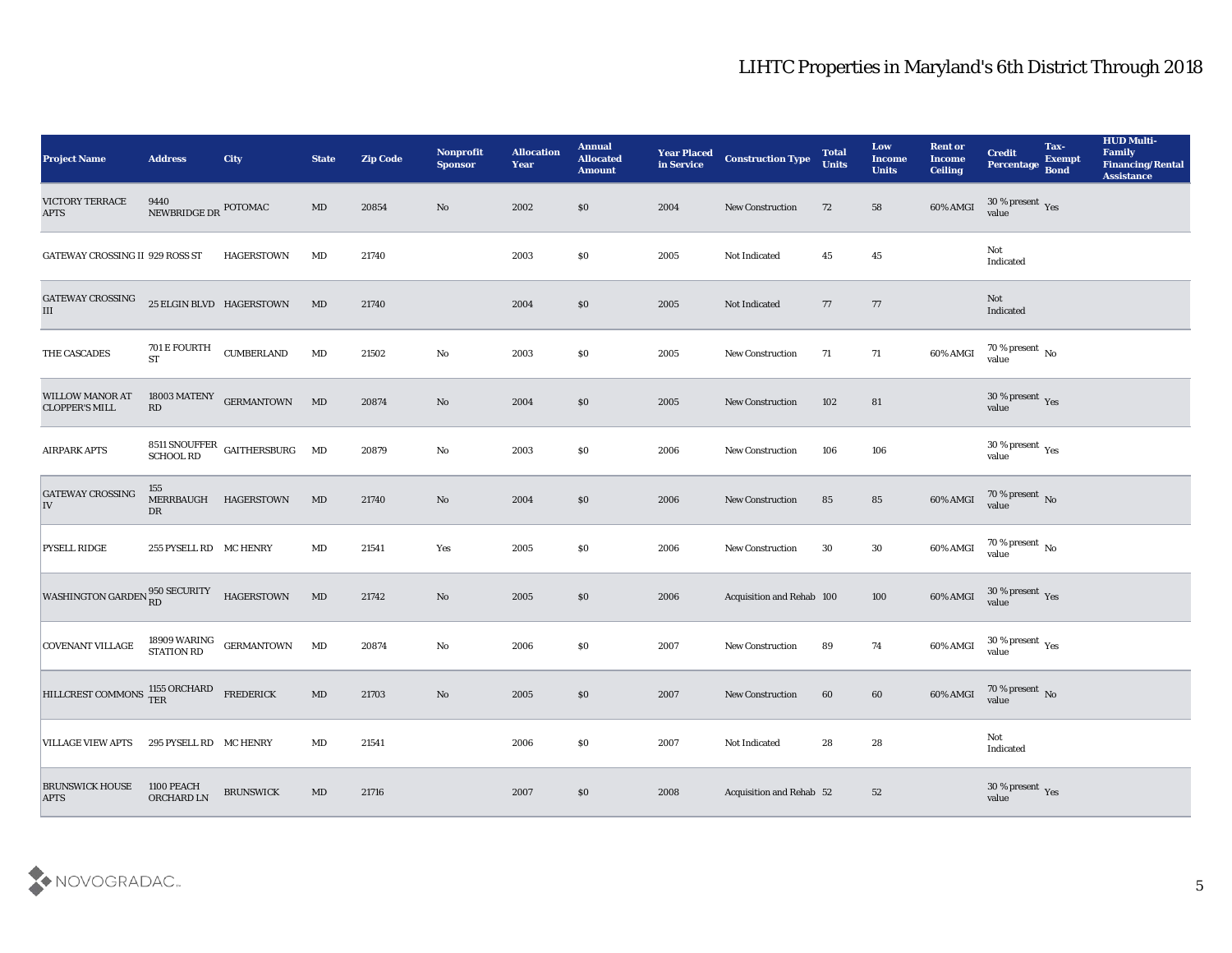| <b>Project Name</b>                                           | <b>Address</b>                                     | <b>City</b>       | <b>State</b>           | <b>Zip Code</b> | Nonprofit<br><b>Sponsor</b>                                                           | <b>Allocation</b><br><b>Year</b> | <b>Annual</b><br><b>Allocated</b><br><b>Amount</b> | <b>Year Placed</b><br>in Service | <b>Construction Type</b>     | <b>Total</b><br><b>Units</b> | Low<br><b>Income</b><br><b>Units</b> | <b>Rent or</b><br><b>Income</b><br><b>Ceiling</b> | <b>Credit</b><br><b>Percentage</b>     | Tax-<br><b>Exempt</b><br><b>Bond</b> | <b>HUD Multi-</b><br>Family<br><b>Financing/Rental</b><br><b>Assistance</b> |
|---------------------------------------------------------------|----------------------------------------------------|-------------------|------------------------|-----------------|---------------------------------------------------------------------------------------|----------------------------------|----------------------------------------------------|----------------------------------|------------------------------|------------------------------|--------------------------------------|---------------------------------------------------|----------------------------------------|--------------------------------------|-----------------------------------------------------------------------------|
| FOREST OAK TOWERS 101 ODENDHAL GAITHERSBURG MD<br><b>APTS</b> | <b>AVE</b>                                         |                   |                        | 20877           | No                                                                                    | 2007                             | \$0                                                | 2008                             | Acquisition and Rehab 175    |                              | 175                                  |                                                   | 30 % present $\,$ No $\,$<br>value     |                                      |                                                                             |
| <b>GATEWAY TOWN</b><br><b>HOMES</b>                           | 775 E FOURTH<br><b>ST</b>                          | <b>CUMBERLAND</b> | MD                     | 21502           | Yes                                                                                   | 2007                             | \$0                                                | 2008                             | <b>New Construction</b>      | 30                           | 30                                   |                                                   | $70\,\%$ present $\,$ No value         |                                      |                                                                             |
| <b>LIBERTY SQUARE</b>                                         | 470 W LIBERTY OAKLAND<br><b>ST</b>                 |                   | $\mathbf{M}\mathbf{D}$ | 21550           | Yes                                                                                   | 2007                             | \$0                                                | 2009                             | <b>New Construction</b>      | 30                           | 30                                   |                                                   | $70\,\%$ present $\,$ No value         |                                      |                                                                             |
| <b>BRADDOCK'S GREENE</b>                                      | $100$ BRADDOCK<br>FROSTBURG<br>ST                  |                   | $\mathbf{M}\mathbf{D}$ | 21532           | No                                                                                    | 2008                             | \$0                                                | 2010                             | New Construction             | 50                           | 50                                   |                                                   | $70\,\%$ present $\,$ No value         |                                      |                                                                             |
| <b>FREDERICK</b><br><b>REVITALIZATION</b>                     | 16 W SEVENTH<br><b>ST</b>                          | <b>FREDERICK</b>  | $\mathbf{M}\mathbf{D}$ | 21701           | $\rm\thinspace No$                                                                    | 2007                             | \$0                                                | 2010                             | <b>New Construction</b>      | 74                           | 74                                   |                                                   | $30\,\%$ present $\,$ No value         |                                      |                                                                             |
| <b>WILLIAM BOOTH</b><br><b>TOWER</b>                          | 220<br>SOMERVILLE CUMBERLAND<br><b>AVE</b>         |                   | MD                     | 21502           | No                                                                                    | 2010                             | \$0                                                | 2010                             | Acquisition and Rehab 114    |                              | 114                                  | 50% AMGI                                          | $70\,\%$ present $\,$ No value         |                                      |                                                                             |
| <b>CWILLIAMS BROOKS</b>                                       | 45 W<br><b>BALTIMORE ST</b>                        | <b>HAGERSTOWN</b> | $\mathbf{M}\mathbf{D}$ | 21740           |                                                                                       | 2010                             | \$0                                                | 2011                             | Not Indicated                | 60                           | 60                                   |                                                   | Not<br>Indicated                       |                                      |                                                                             |
| <b>KLOT'S MILL LOFTS</b>                                      | 917 GAY ST                                         | <b>CUMBERLAND</b> | MD                     | 21502           | No                                                                                    | 2008                             | \$0                                                | 2011                             | Acquisition and Rehab 50     |                              | 50                                   | 60% AMGI                                          | Not<br>Indicated                       | No                                   |                                                                             |
| <b>LIBERTY MEWS</b>                                           | 104 E CTR ST                                       | <b>OAKLAND</b>    | $\mathbf{M}\mathbf{D}$ | 21550           | Yes                                                                                   | 2009                             | \$0                                                | 2011                             | <b>New Construction</b>      | 36                           | 36                                   | 60% AMGI                                          | $70\,\%$ present $\,$ No value         |                                      |                                                                             |
| <b>LAKEVIEW HOUSE</b>                                         | 10250<br><b>WESTLAKE</b><br><b>DRIVE</b>           | <b>BETHESDA</b>   | MD                     | 20817           | No                                                                                    | Insufficient<br>Data             | \$1,242,733                                        | 2015                             | <b>Acquisition and Rehab</b> | 152                          |                                      | 152 60% AMGI                                      | $30\,\%$ present $\,$ Yes value        |                                      |                                                                             |
| <b>OLD TOWNE MANOR</b>                                        | 1510A EAST OLD CUMBERLAND<br>TOWNE ROAD CUMBERLAND |                   | MD                     | 21502           | No                                                                                    | Insufficient<br>Data             | \$310,545                                          | 2015                             | Acquisition and Rehab 138    |                              | 123                                  | 60% AMGI                                          | 30 % present $\,$ No $\,$<br>value     |                                      |                                                                             |
| <b>TANEY VILLAGE</b>                                          | <b>1421 TANEY</b><br><b>AVENUE</b>                 | <b>FREDERICK</b>  | $\mathbf{M}\mathbf{D}$ | 21702           | Yes                                                                                   | Insufficient<br>Data             | \$717,615                                          | 2015                             | Acquisition and Rehab 130    |                              | 130                                  | 60% AMGI                                          | $30\,\%$ present $\,$ Yes value        |                                      |                                                                             |
| <b>WINDSOR GARDENS</b>                                        | 1101 KEY<br><b>PARKWAY</b>                         | <b>FREDERICK</b>  | $\mathbf{M}\mathbf{D}$ | 21702           | $\operatorname*{Yes}% \left( X\right) \equiv\operatorname*{Yes}(\mathbb{R}^{3}\left)$ | Insufficient<br>Data             | \$251,040                                          | 2016                             | Acquisition and Rehab 59     |                              | 59                                   | 60% AMGI                                          | $30$ % present $\,$ $\rm Yes$<br>value |                                      |                                                                             |

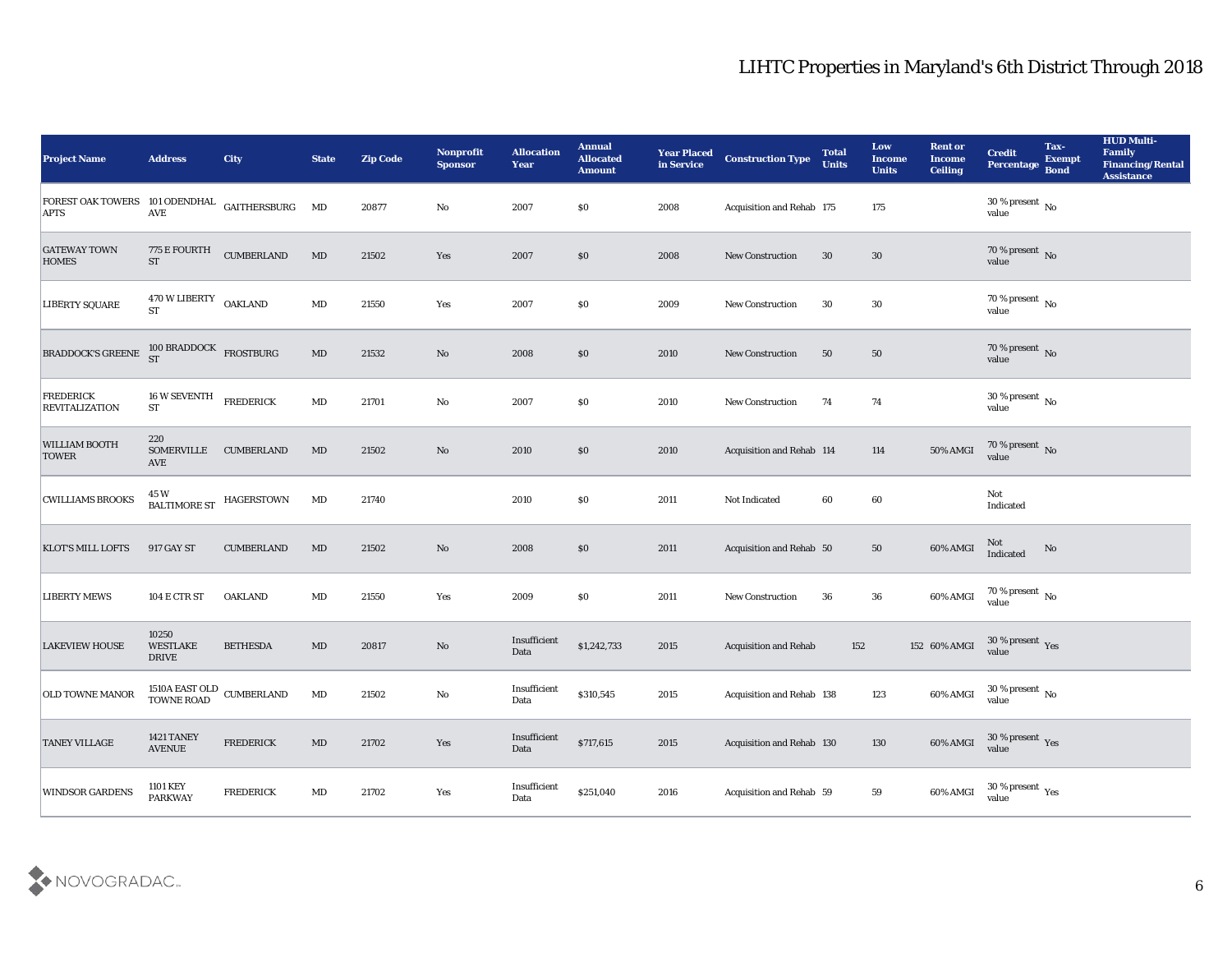| <b>Project Name</b>                                               | <b>Address</b>                                    | <b>City</b>               | <b>State</b> | <b>Zip Code</b> | <b>Nonprofit</b><br><b>Sponsor</b> | <b>Allocation</b><br><b>Year</b> | <b>Annual</b><br><b>Allocated</b><br><b>Amount</b> | <b>Year Placed</b><br>in Service | <b>Construction Type</b>                                                                               | <b>Total</b><br><b>Units</b> | Low<br><b>Income</b><br><b>Units</b> | <b>Rent or</b><br><b>Income</b><br><b>Ceiling</b> | <b>Credit</b><br><b>Percentage</b>          | Tax-<br><b>Exempt</b><br><b>Bond</b> | <b>HUD Multi-</b><br>Family<br><b>Financing/Rental</b><br><b>Assistance</b> |
|-------------------------------------------------------------------|---------------------------------------------------|---------------------------|--------------|-----------------|------------------------------------|----------------------------------|----------------------------------------------------|----------------------------------|--------------------------------------------------------------------------------------------------------|------------------------------|--------------------------------------|---------------------------------------------------|---------------------------------------------|--------------------------------------|-----------------------------------------------------------------------------|
| <b>CHURCHILL SENIOR</b><br><b>LIVING PHASE II</b>                 | 21000 FATHER<br><b>HURLEY</b><br><b>BOULEVARD</b> | <b>GERMANTOWN</b>         | MD           | 20874           | Yes                                | Insufficient<br>Data             | \$799,174                                          | 2016                             | <b>New Construction</b>                                                                                | 133                          | 121                                  | 60% AMGI                                          | 30 % present<br>value                       |                                      |                                                                             |
| COMMONS OF AVALON HAMPSHIRE<br>(THE)                              | <b>DRIVE</b>                                      | <b>FREDERICK</b>          | MD           | 21702           | Yes                                | Insufficient<br>Data             | \$693,081                                          | 2017                             | <b>New Construction</b>                                                                                | 114                          | 114                                  | 60% AMGI                                          | 30 % present $\,$ No $\,$<br>value          |                                      |                                                                             |
| <b>SINCLAIR WAY</b>                                               | 350 WEST<br><b>PATRICK</b><br><b>STREET</b>       | <b>FREDERICK</b>          | MD           | 21701           | Yes                                | Insufficient<br>Data             | \$1,361,263                                        | 2017                             | <b>New Construction</b>                                                                                | 71                           | 63                                   | 60% AMGI                                          | 70 % present<br>value                       |                                      |                                                                             |
| THE CROSSING AT<br><b>OLDE TOWNE</b>                              | <b>200 OLDE</b><br><b>TOWNE</b><br><b>AVENUE</b>  | GAITHERSBURG              | MD           | 20877           | Yes                                | Insufficient<br>Data             | \$1,267,334                                        | 2017                             | New Construction                                                                                       | 199                          | 199                                  | 60% AMGI                                          | 30 % present<br>value                       |                                      |                                                                             |
| <b>THE MEADOWS AT</b><br><b>MOUNTAIN LAKE</b>                     | 607 P STREET                                      | MOUNTAIN LAKE<br>PK       | MD           | 21550           | $\rm\thinspace No$                 | Insufficient<br>Data             | \$1,019,266                                        | 2017                             | <b>Both New Construction 90</b><br>and $\ensuremath{\mathrm{A}}\xspace/\ensuremath{\mathrm{R}}\xspace$ |                              | 88                                   | 60% AMGI                                          | <b>Both 30%</b><br>and 70%<br>present value |                                      |                                                                             |
| <b>WAVERLEY VIEW</b><br><b>APARTMENTS</b>                         | 400 HARLAN<br><b>WAY</b>                          | <b>FREDERICK</b>          | MD           | 21702           | Yes                                | Insufficient<br>Data             | \$1,166,500                                        | 2017                             | New Construction                                                                                       | 240                          | 240                                  | 60% AMGI                                          | 30 % present<br>value                       |                                      |                                                                             |
| <b>BETHEL GARDENS</b><br><b>APARTMENTS</b>                        | 356 HENRY<br><b>AVENUE</b>                        | <b>HAGERSTOWN</b>         | MD           | 21740           | $\mathbf{N}\mathbf{o}$             | 2016                             | \$561,260                                          | 2018                             | Acquisition and Rehab 94                                                                               |                              | 94                                   | 60% AMGI                                          | 30 % present<br>value                       |                                      | $\rm No$                                                                    |
| <b>GREENHILLS</b><br><b>APARTMENTS</b>                            | 10572 TRALEE<br><b>TERRACE</b>                    | <b>DAMASCUS</b>           | MD           | 20872           | No                                 | 2017                             | \$463,731                                          | 2018                             | Acquisition and Rehab 77                                                                               |                              | 55                                   | 60% AMGI                                          | 30 % present<br>value                       |                                      | No                                                                          |
| <b>HILLSIDE SENIOR</b><br><b>LIVING</b>                           | 200 SKIDMORE<br><b>BOULEVARD</b>                  | GAITHERSBURG MD           |              | 20788           | $\mathbf{N}\mathbf{o}$             | 2017                             | \$1,009,338                                        | 2018                             | <b>Acquisition and Rehab 140</b>                                                                       |                              | 140                                  | 60% AMGI                                          | 30 % present<br>value                       |                                      | $\rm No$                                                                    |
| <b>HOPEWELL STATION</b>                                           |                                                   | 11341 CICI WAY HAGERSTOWN | MD           | 21740           | Yes                                | 2017                             | \$1,454,246                                        | 2018                             | <b>New Construction</b>                                                                                | 60                           | 60                                   | 60% AMGI                                          | 70 % present<br>value                       |                                      | $\mathbf{No}$                                                               |
|                                                                   |                                                   |                           |              |                 |                                    |                                  |                                                    |                                  |                                                                                                        |                              |                                      |                                                   |                                             |                                      |                                                                             |
| 88 Projects Reported                                              |                                                   |                           |              |                 |                                    |                                  | \$12,661,314                                       |                                  |                                                                                                        | 6,066                        | 5,638                                |                                                   |                                             |                                      |                                                                             |
| Location: Maryland's 6th District (Congressional District, 116th) |                                                   |                           |              |                 |                                    |                                  |                                                    |                                  |                                                                                                        |                              |                                      |                                                   |                                             |                                      |                                                                             |